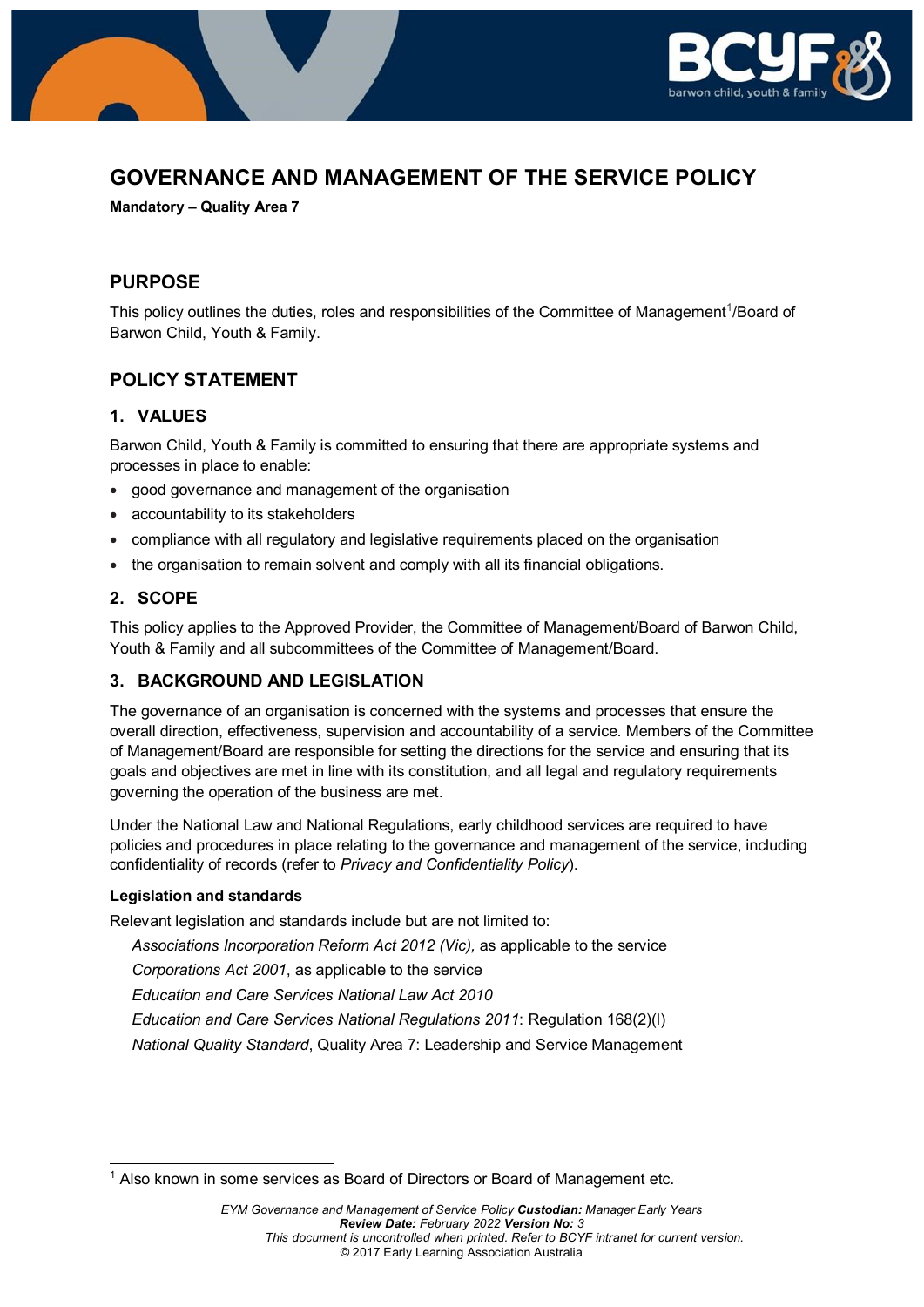- Standard 7.3: Administrative systems enable the effective management of a quality service

The most current amendments to listed legislation can be found at:

- Victorian Legislation Victorian Law Today[: http://www.legislation.vic.gov.au/](http://www.legislation.vic.gov.au/)
- Commonwealth Legislation ComLaw[: http://www.comlaw.gov.au/](http://www.comlaw.gov.au/)

### **4. DEFINITIONS**

The terms defined in this section relate specifically to this policy. For commonly used terms e.g. Approved Provider, Nominated Supervisor, Regulatory Authority etc. refer to the *General Definitions* section of this manual.

**Actual conflict of interest:** One where there is a real conflict between a Committee of Management/Board member's responsibilities and their private interests.

**Conflict of interest:** An interest that may affect, or may appear reasonably likely to affect, the judgement or conduct of a member (or members) of the Committee of Management/Board or subcommittee, or may impair their independence or loyalty to the service. A conflict of interest can arise from avoiding personal losses as well as gaining personal advantage, whether financial or otherwise, and may not only involve the member of the Committee of Management/Board or subcommittee, but also their relatives, friends or business associates.

**Ethical practice:** A standard of behaviour that the service deems acceptable in providing their services.

**Governance:** The process by which organisations are directed, controlled and held to account. It encompasses authority, accountability, stewardship, leadership, directions and control exercised in the organisation (Australian National Audit Office, 1999).

**Interest:** Anything that can have an impact on an individual or a group.

**Perceived conflict of interest:** Arises where a third party could form the view that a Committee of Management/Board member's private interests could improperly influence the performance of their duties on the Committee of Management/Board, now or in the future.

**Potential conflict of interest:** Arises where a Committee of Management/Board member has private interests that could conflict with their responsibilities.

**Private interests:** Includes not only a Committee of Management/Board member's own personal, professional or business interests, but also those of their relatives, friends or business associates.

## **5. SOURCES AND RELATED POLICIES**

#### **Sources**

- *ELAA Early Childhood Management Manual, Version 2 2013*
- Our Community: [www.ourcommunity.com.au](http://www.ourcommunity.com.au/)
- Justice Connect: <http://www.justiceconnect.org.au/>

#### **Service policies**

- *Code of Conduct Policy*
- *Complaints and Grievances Policy*
- *Privacy and Confidentiality Policy*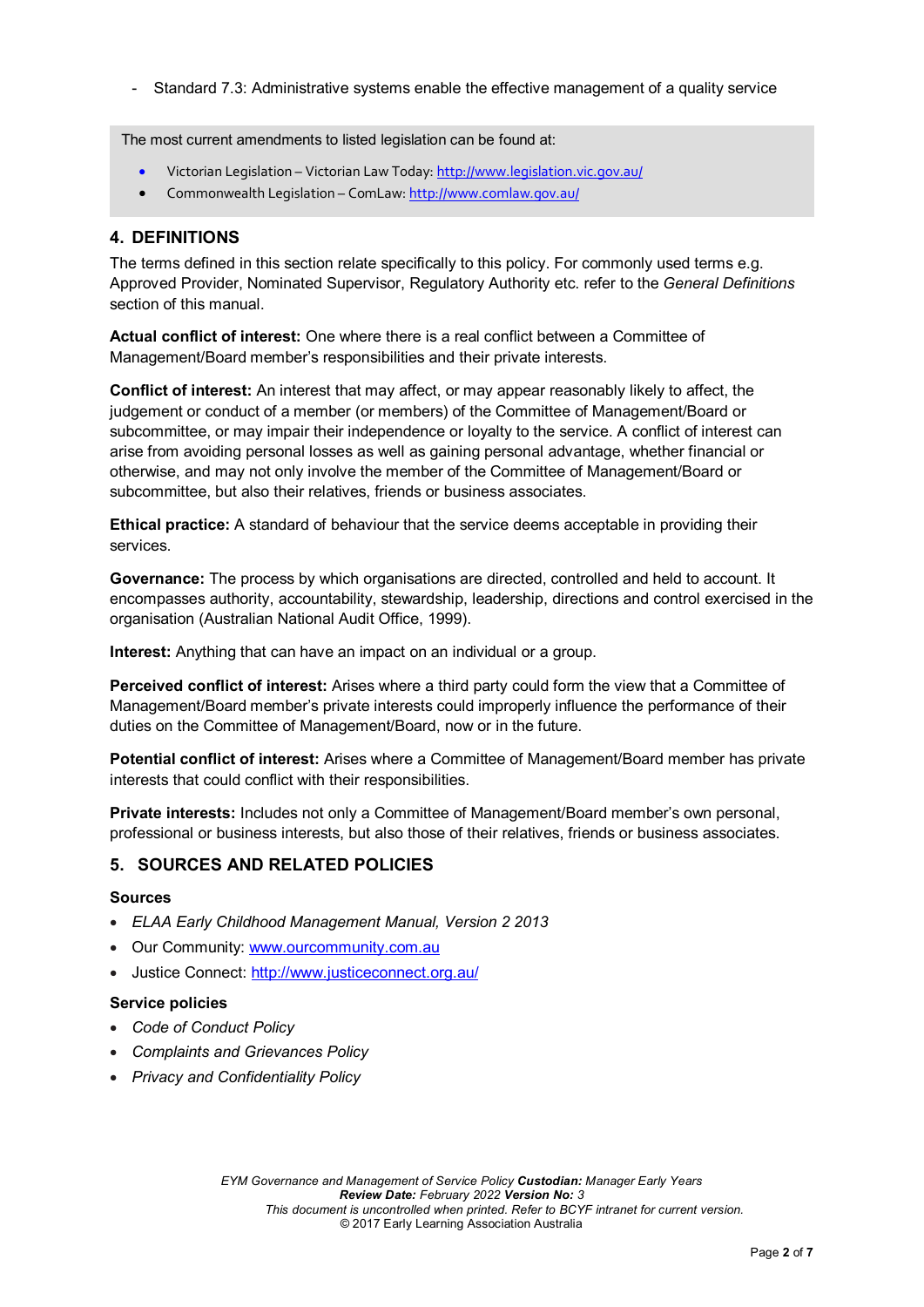## **PROCEDURES**

#### **The Approved Provider is responsible for:**

• ensuring that the service has appropriate systems and policies in place for the effective governance and management of the service.

## **CORE ELEMENTS OF THE GOVERNANCE MODEL**

The following are the core elements of the governance systems at Barwon Child, Youth & Family for which the Committee of Management/Board is responsible:

#### **Stewardship/custodianship**

Ensure:

- the service pursues its stated purpose and remains viable
- budget and financial accountability to enable ongoing viability and making best use of the service's resources
- the service manages risks appropriately.

#### **Leadership, forward planning and guidance**

Provide leadership, forward planning and guidance to the service, particularly in relation to developing a strategic culture and directions.

#### **Authority, accountability, and control**

- Monitor and oversee management including ensuring that good management practices and appropriate checks and balances are in place.
- Be accountable to members of the service.
- Maintain focus, integrity and quality of service.
- Oversee legal functions and responsibilities.
- Declare any actual, potential or perceived conflicts of interest (refer to *Definitions* and Attachment 1 – Sample *Conflict of interest disclosure statement)*.

## **LEGAL LIABILITIES OF MEMBERS OF THE COMMITTEE OF MANAGEMENT/BOARD**

The Committee of Management/Board at Barwon Child, Youth & Family is responsible under the constitution to take all reasonable steps to ensure that the laws and regulations relating to the operation of the service are observed. Members of the Committee of Management/Board are responsible for ensuring that:

- adequate policies and procedures are in place to comply with the legislative and regulatory requirements placed on the service
- appropriate systems are in place to monitor compliance
- reasonable care and skill is exercised in fulfilling their roles as part of the governing body of the service
- they act honestly, and with due care and diligence
- they do not use information they have access to, by virtue of being on the Committee of Management/Board improperly
- they do not use their position on the Committee of Management/Board for personal gain or put individual interests ahead of responsibilities.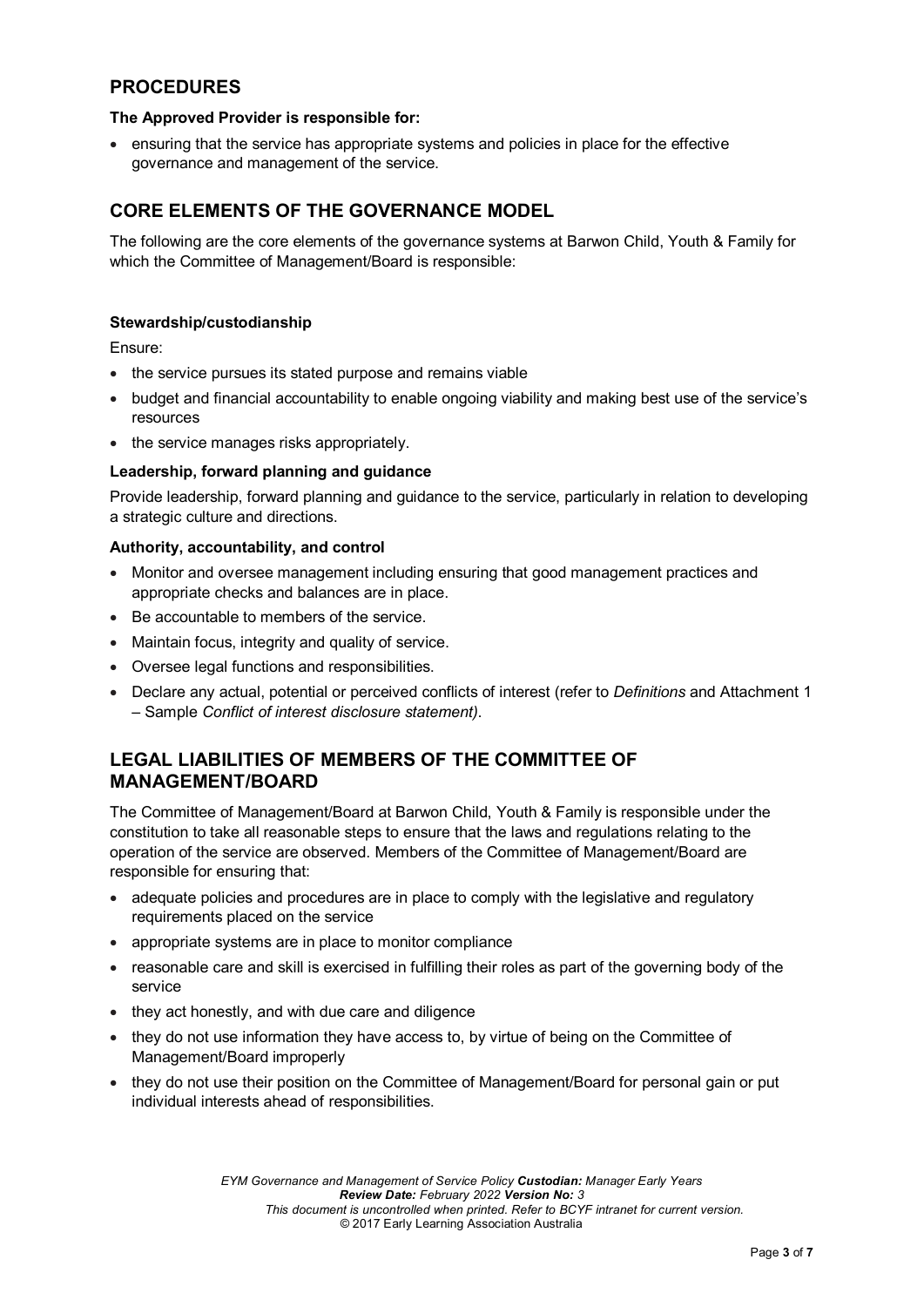## **RESPONSIBILITIES OF THE COMMITTEE OF MANAGEMENT/BOARD**

The Committee of Management/Board of Barwon Child, Youth & Family is responsible for:

- developing coherent aims and goals that reflect the interests, values and beliefs of the members and staff, and the stated aims of the service, and have a clear and agreed philosophy which guides business decisions and the work of the Committee of Management/Board and staff
- ensuring there is a sound framework of policies and procedures that complies with all legislative and regulatory requirements, and that enables the daily operation of the service to be geared towards the achievement of the service's vision and mission
- establishing clearly defined roles and responsibilities for the members of the Committee of Management/Board, individually and as a collective, management and staff, and clearly articulate the relationship between the Committee of Management/Board, staff and members of the service
- developing ethical standards and a code of conduct (refer to *Code of Conduct Policy*) which guide actions and decisions in a way that is transparent and consistent with the goals, values and beliefs of the service
- undertaking strategic planning and risk assessment on a regular basis and having appropriate risk management strategies in place to manage risks faced by the service
- ensuring that the actions of and decisions made by the Committee of Management/Board are transparent and will help build confidence among members and stakeholders
- reviewing the service's budget and monitoring financial performance and management to ensure the service is solvent at all times, and has good financial strength
- approving annual financial statements and providing required reports to government
- setting and maintaining appropriate delegations and internal controls
- appointing senior staff (e.g. the CEO or Director, if the service is large) or all staff (if the service is small), and monitoring their performance
- evaluating and improving the performance of the Committee of Management/Board
- focusing on the strategic directions of the organisation and avoiding involvement in day-to-day operational decisions, particularly where the authority is delegated to senior management staff within the service.

# **CONFIDENTIALITY**

All members of the Committee of Management/Board and subcommittees who gain access to confidential, commercially-sensitive and other information of a similar nature, whether in the course of their work or otherwise, shall not disclose that information to anyone unless the disclosure of such information is required by law (refer to *Privacy and Confidentiality Policy*).

Members of the Committee of Management/Board and subcommittees shall respect the confidentiality of those documents and deliberations at Committee of Management/Board or subcommittee meetings, and shall not:

- disclose to anyone the confidential information acquired by virtue of their position on the Committee of Management/Board or subcommittee
- use any information so acquired for their personal or financial benefit, or for the benefit of any other person
- permit any unauthorised person to inspect, or have access to, any confidential documents or other information.

This obligation, placed on a member of the Committee of Management/Board or subcommittee, shall continue even after the individual has completed their term and is no longer on the Committee of Management/Board or subcommittee.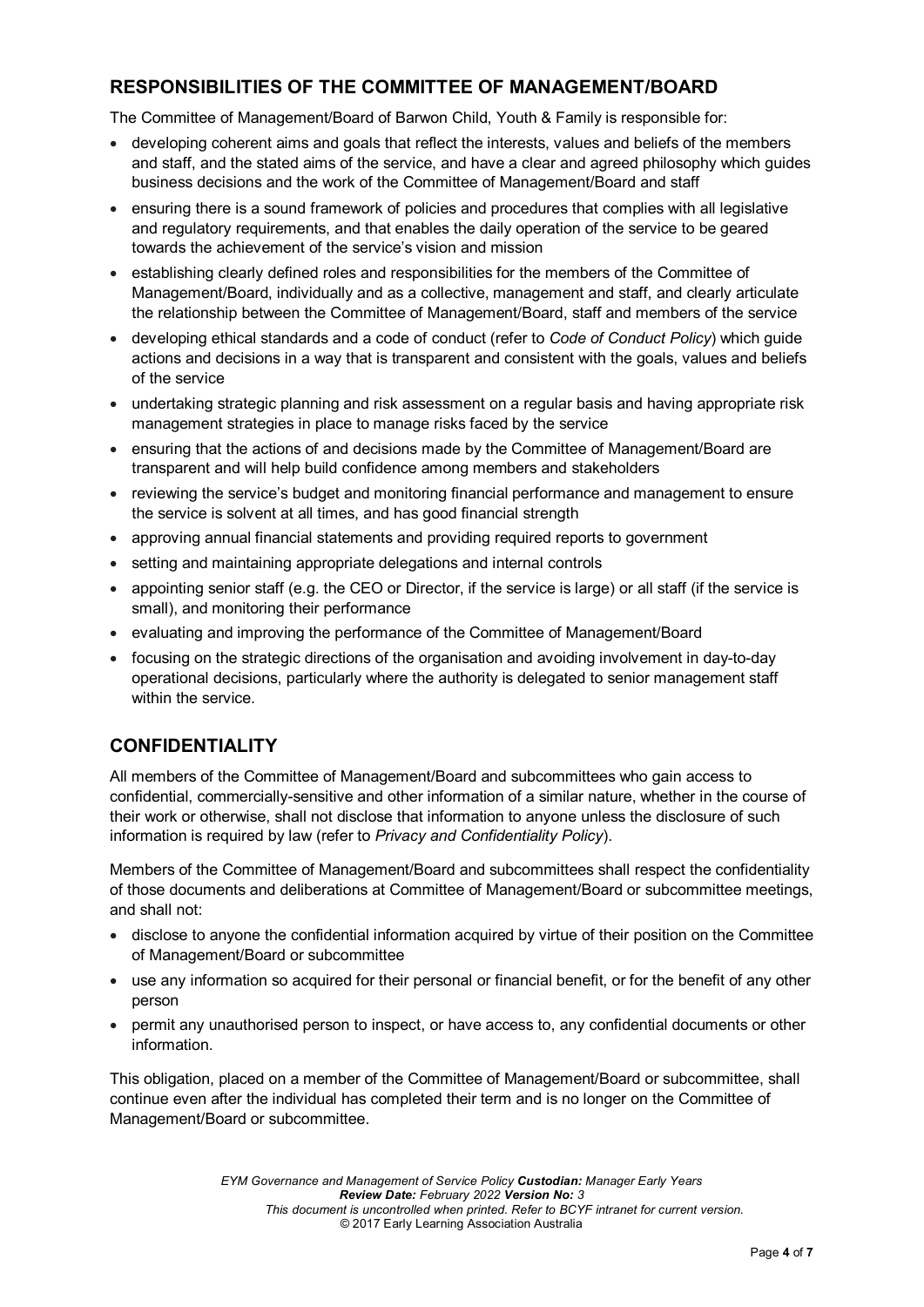The obligation to maintain confidentiality also applies to any person who is invited to any meetings of the Committee of Management/Board or subcommittee as an observer or in any other capacity.

## **ETHICAL PRACTICE**

The following principles will provide the ethical framework to guide the delivery of services at Barwon Child, Youth & Family:

- treating colleagues, parents/guardians, children, suppliers, public and other stakeholders respectfully and professionally at all times
- dealing courteously with those who hold differing opinions
- respecting cultural differences and diversity within the service, and making every effort to encourage and include all children and families in the community
- having an open and transparent relationship with government, supporters and other funders
- operating with honesty and integrity in all work
- being open and transparent in making decisions and undertaking activities, and if that is not possible, explaining why
- working to the standards set under the *National Quality Framework* and all applicable legislation as a minimum, and striving to continually improve the quality of the services delivered to the community
- disclosing conflicts of interest as soon as they arise and effectively managing them (refer to Attachment 1 – Sample *Conflict of interest disclosure statement*)
- recognising the support and operational contributions of others in an appropriate manner
- assessing and minimising the adverse impacts of decisions and activities on the natural environment.

### **MANAGING CONFLICTS OF INTEREST**

Conflicts of interest, whether actual, potential or perceived (refer to *Definitions*), must be declared by all members of the Committee of Management/Board or subcommittee, and managed effectively to ensure integrity and transparency (refer to Attachment 1 – Sample *Conflict of interest disclosure statement)*.

Every member of the Committee of Management/Board or subcommittee has a continuing responsibility to scrutinise their transactions, external business interests and relationships for potential conflicts and to make such disclosures in a timely manner as they arise.

The following process will be followed to manage any conflicts of interest:

- whenever there is a conflict of interest, as defined in this policy, the member concerned must notify the President of such conflict, as soon as possible after identifying the conflict
- the member who is conflicted must not be present during the meeting of the Committee of Management/Board or subcommittee where the matter is being discussed, or participate in any decisions made on that matter. The member concerned must provide the Board or committee with any and all relevant information they possess on the particular matter
- the minutes of the meeting must reflect that the conflict of interest was disclosed and appropriate processes followed to manage the conflict.

A *Conflict of interest disclosure statement* (refer to Attachment 1) must be completed by each member of the Committee of Management/Board and subcommittee upon his or her appointment and annually thereafter. If the information in this statement changes during the year, the member shall disclose the change to the President, and revise the disclosure statement accordingly.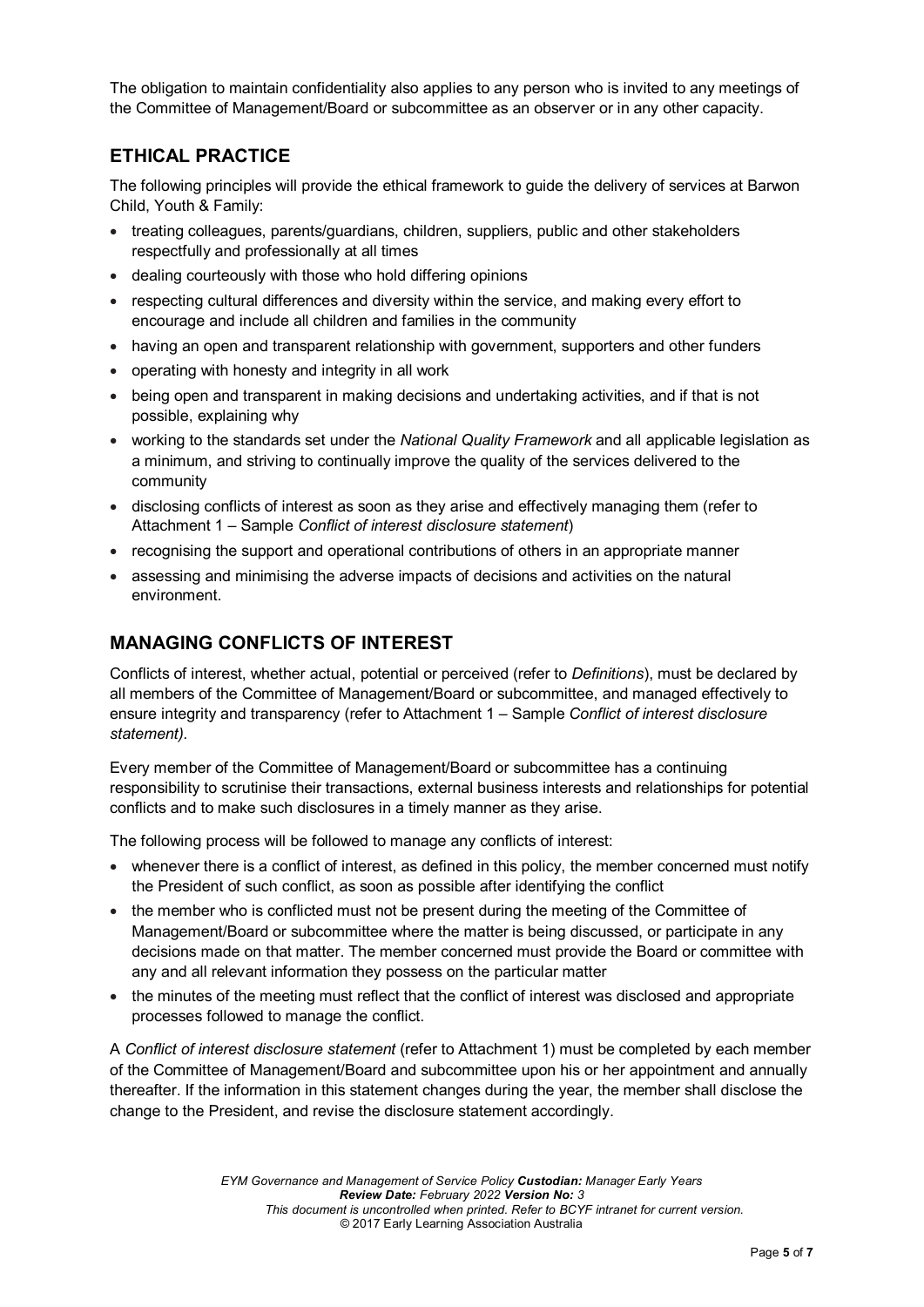All violations of the requirement to disclose and manage conflicts shall be dealt with in accordance with the constitution Barwon Child, Youth & Family.

## **EVALUATION**

In order to assess whether the values and purposes of the policy have been achieved, the Committee of Management/Board will:

- regularly seek feedback from everyone affected by the policy regarding its effectiveness
- monitor the implementation, compliance, complaints and incidents in relation to this policy
- keep the policy up to date with current legislation, research, policy and best practice
- revise the policy and procedures as part of the service's policy review cycle, or as required
- notify parents/guardians at least 14 days before making any changes to this policy or its procedures.

## **ATTACHMENTS**

• Attachment 1: Sample Conflict of interest disclosure statement

## **AUTHORISATION/DOCUMENT HISTORY**

This policy was initially adopted by the Approved Provider of Glastonbury Community Services (now Barwon, Child Youth & Family) education and care services on 7 October 2013.

| <b>Version</b><br><b>Number</b> | <b>Approval Date</b>           | <b>Approved By</b>                       | <b>Brief Description</b>                                                      |
|---------------------------------|--------------------------------|------------------------------------------|-------------------------------------------------------------------------------|
| V1                              | April 2016                     | Executive<br>Director Client<br>Services | Glastonbury Community Services policy reviewed and<br>reformatted under BCYF. |
| V2                              | May 2018                       | Executive<br>Director Client<br>Services | Policy reviewed against the National Quality Framework                        |
| V3                              | February 2021                  | Director, Early<br><b>Years Services</b> | Updated review date.                                                          |
| <b>Author</b>                   | Manager Early Years            |                                          |                                                                               |
| <b>Reviewer</b>                 | Director, Early Years Services |                                          |                                                                               |

## **REVIEW DATE: FEBRUARY 2022**